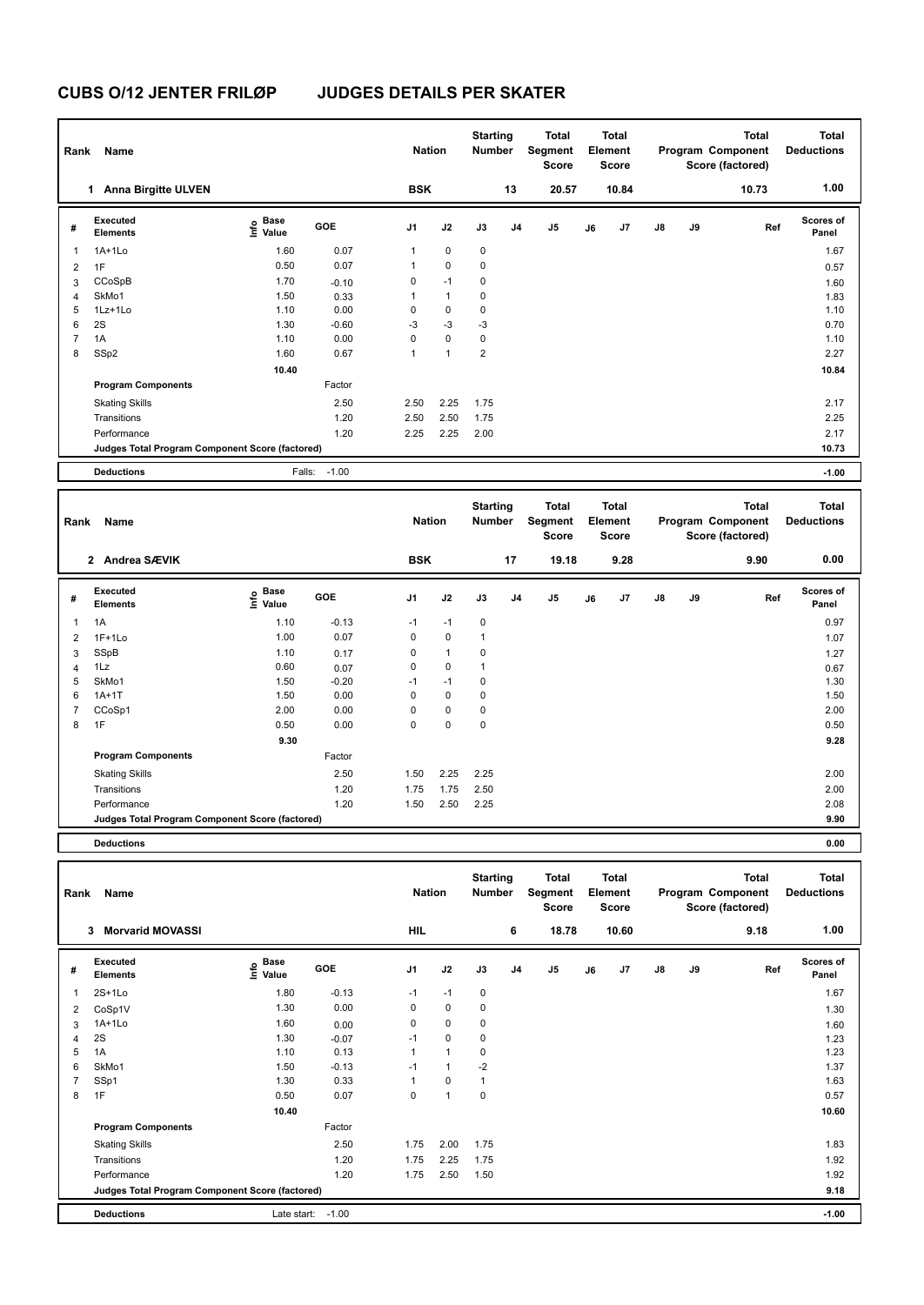| Rank | Name                                            |                                  |         | <b>Nation</b>  |              | <b>Starting</b><br><b>Number</b> |                | Total<br>Segment<br><b>Score</b> |    | Total<br>Element<br><b>Score</b> |               |    | <b>Total</b><br>Program Component<br>Score (factored) | <b>Total</b><br><b>Deductions</b> |
|------|-------------------------------------------------|----------------------------------|---------|----------------|--------------|----------------------------------|----------------|----------------------------------|----|----------------------------------|---------------|----|-------------------------------------------------------|-----------------------------------|
|      | 4 Caroline Cecilie GJØLSTAD                     |                                  |         | <b>TT</b>      |              |                                  | 22             | 18.37                            |    | 8.04                             |               |    | 10.33                                                 | 0.00                              |
| #    | Executed<br><b>Elements</b>                     | <b>Base</b><br>e Base<br>⊆ Value | GOE     | J <sub>1</sub> | J2           | J3                               | J <sub>4</sub> | J <sub>5</sub>                   | J6 | J7                               | $\mathsf{J}8$ | J9 | Ref                                                   | <b>Scores of</b><br>Panel         |
| 1    | 1F+1A+SEQ                                       | 1.28                             | 0.00    | 0              | $\mathbf 0$  | 0                                |                |                                  |    |                                  |               |    |                                                       | 1.28                              |
| 2    | 2S<                                             | 0.90                             | $-0.53$ | $-2$           | $-3$         | $-3$                             |                |                                  |    |                                  |               |    |                                                       | 0.37                              |
| 3    | 1Lz                                             | 0.60                             | 0.00    | 0              | $\mathbf 0$  | 0                                |                |                                  |    |                                  |               |    |                                                       | 0.60                              |
| 4    | CoSpBV                                          | 1.10                             | $-0.30$ | $-1$           | $-1$         | $-1$                             |                |                                  |    |                                  |               |    |                                                       | 0.80                              |
| 5    | SkMo1                                           | 1.50                             | 0.33    | 0              | $\mathbf{1}$ | $\overline{1}$                   |                |                                  |    |                                  |               |    |                                                       | 1.83                              |
| 6    | 1A                                              | 1.10                             | $-0.07$ | $\Omega$       | $\Omega$     | $-1$                             |                |                                  |    |                                  |               |    |                                                       | 1.03                              |
| 7    | 1F                                              | 0.50                             | 0.00    | $\Omega$       | $\Omega$     | $\mathbf 0$                      |                |                                  |    |                                  |               |    |                                                       | 0.50                              |
| 8    | SSp1                                            | 1.30                             | 0.33    | 1              | 1            | 0                                |                |                                  |    |                                  |               |    |                                                       | 1.63                              |
|      |                                                 | 8.28                             |         |                |              |                                  |                |                                  |    |                                  |               |    |                                                       | 8.04                              |
|      | <b>Program Components</b>                       |                                  | Factor  |                |              |                                  |                |                                  |    |                                  |               |    |                                                       |                                   |
|      | <b>Skating Skills</b>                           |                                  | 2.50    | 2.00           | 2.25         | 2.25                             |                |                                  |    |                                  |               |    |                                                       | 2.17                              |
|      | Transitions                                     |                                  | 1.20    | 1.75           | 2.25         | 2.00                             |                |                                  |    |                                  |               |    |                                                       | 2.00                              |
|      | Performance                                     |                                  | 1.20    | 2.00           | 2.25         | 2.00                             |                |                                  |    |                                  |               |    |                                                       | 2.08                              |
|      | Judges Total Program Component Score (factored) |                                  |         |                |              |                                  |                |                                  |    |                                  |               |    |                                                       | 10.33                             |
|      | <b>Deductions</b>                               |                                  |         |                |              |                                  |                |                                  |    |                                  |               |    |                                                       | 0.00                              |

< Under-rotated jump

| Rank           | Name                                            |                                                          |         | <b>Nation</b>  |              | <b>Starting</b><br><b>Number</b> |                | <b>Total</b><br>Segment<br>Score |    | <b>Total</b><br>Element<br><b>Score</b> |               |    | <b>Total</b><br>Program Component<br>Score (factored) | <b>Total</b><br><b>Deductions</b> |
|----------------|-------------------------------------------------|----------------------------------------------------------|---------|----------------|--------------|----------------------------------|----------------|----------------------------------|----|-----------------------------------------|---------------|----|-------------------------------------------------------|-----------------------------------|
|                | <b>Celine STRØMME</b><br>5                      |                                                          |         | OI             |              |                                  | 19             | 17.55                            |    | 9.07                                    |               |    | 8.48                                                  | 0.00                              |
| #              | Executed<br>Elements                            | <b>Base</b><br>$\mathop{\mathsf{Int}}\nolimits$<br>Value | GOE     | J <sub>1</sub> | J2           | J3                               | J <sub>4</sub> | J5                               | J6 | J7                                      | $\mathsf{J}8$ | J9 | Ref                                                   | <b>Scores of</b><br>Panel         |
| 1              | $1F+1Lo$                                        | 1.00                                                     | $-0.03$ | 0              | $\mathbf 0$  | $-1$                             |                |                                  |    |                                         |               |    |                                                       | 0.97                              |
| $\overline{2}$ | SkMo1                                           | 1.50                                                     | $-0.10$ | 0              | $\mathbf 0$  | $-1$                             |                |                                  |    |                                         |               |    |                                                       | 1.40                              |
| 3              | SSp2                                            | 1.60                                                     | 0.33    | 0              | $\mathbf{1}$ | 1                                |                |                                  |    |                                         |               |    |                                                       | 1.93                              |
| 4              | 1Lze+1Lo                                        | 1.00                                                     | $-0.23$ | $-2$           | $-2$         | $-3$                             |                |                                  |    |                                         |               |    |                                                       | 0.77                              |
| 5              | 1A                                              | 1.10                                                     | $-0.07$ | $-1$           | $\mathbf 0$  | $\mathbf 0$                      |                |                                  |    |                                         |               |    |                                                       | 1.03                              |
| 6              | 1Lz                                             | 0.60                                                     | 0.00    | 0              | 0            | 0                                |                |                                  |    |                                         |               |    |                                                       | 0.60                              |
|                | CCoSp1V                                         | 1.70                                                     | $-0.30$ | $-2$           | 0            | $-1$                             |                |                                  |    |                                         |               |    |                                                       | 1.40                              |
| 8              | 1A                                              | 1.10                                                     | $-0.13$ | $-1$           | 0            | $-1$                             |                |                                  |    |                                         |               |    |                                                       | 0.97                              |
|                |                                                 | 9.60                                                     |         |                |              |                                  |                |                                  |    |                                         |               |    |                                                       | 9.07                              |
|                | <b>Program Components</b>                       |                                                          | Factor  |                |              |                                  |                |                                  |    |                                         |               |    |                                                       |                                   |
|                | <b>Skating Skills</b>                           |                                                          | 2.50    | 1.50           | 2.00         | 1.75                             |                |                                  |    |                                         |               |    |                                                       | 1.75                              |
|                | Transitions                                     |                                                          | 1.20    | 1.75           | 2.00         | 1.50                             |                |                                  |    |                                         |               |    |                                                       | 1.75                              |
|                | Performance                                     |                                                          | 1.20    | 1.50           | 2.25         | 1.25                             |                |                                  |    |                                         |               |    |                                                       | 1.67                              |
|                | Judges Total Program Component Score (factored) |                                                          |         |                |              |                                  |                |                                  |    |                                         |               |    |                                                       | 8.48                              |

**Deductions 0.00**

| Rank | Name                                            |                                    |         | <b>Nation</b>  |             | <b>Starting</b><br><b>Number</b> |                | <b>Total</b><br>Segment<br><b>Score</b> |    | <b>Total</b><br>Element<br><b>Score</b> |               |    | <b>Total</b><br>Program Component<br>Score (factored) | <b>Total</b><br><b>Deductions</b> |
|------|-------------------------------------------------|------------------------------------|---------|----------------|-------------|----------------------------------|----------------|-----------------------------------------|----|-----------------------------------------|---------------|----|-------------------------------------------------------|-----------------------------------|
|      | <b>Amalie RAUDEBERG</b><br>6                    |                                    |         | <b>AKK</b>     |             |                                  | 10             | 17.14                                   |    | 6.74                                    |               |    | 10.40                                                 | 0.00                              |
| #    | Executed<br><b>Elements</b>                     | <b>Base</b><br>$\frac{6}{5}$ Value | GOE     | J <sub>1</sub> | J2          | J3                               | J <sub>4</sub> | J <sub>5</sub>                          | J6 | J7                                      | $\mathsf{J}8$ | J9 | Ref                                                   | Scores of<br>Panel                |
| 1    | $1F+1Lo$                                        | 1.00                               | 0.13    | 1              | $\mathbf 0$ | $\mathbf{1}$                     |                |                                         |    |                                         |               |    |                                                       | 1.13                              |
| 2    | CoSpBV                                          | 1.10                               | 0.07    | $-1$           | $\mathbf 0$ | $\mathbf{1}$                     |                |                                         |    |                                         |               |    |                                                       | 1.17                              |
| 3    | SkMo1                                           | 1.50                               | 0.17    | 0              | $\pmb{0}$   | $\mathbf{1}$                     |                |                                         |    |                                         |               |    |                                                       | 1.67                              |
| 4    | 1F                                              | 0.50                               | 0.07    | 0              | $\mathbf 0$ | $\mathbf{1}$                     |                |                                         |    |                                         |               |    |                                                       | 0.57                              |
| 5    | 1Lz+1Lo                                         | 1.10                               | 0.00    | 0              | $\mathbf 0$ | 0                                |                |                                         |    |                                         |               |    |                                                       | 1.10                              |
| 6    | 1Lo                                             | 0.50                               | 0.00    | 0              | $\mathbf 0$ | 0                                |                |                                         |    |                                         |               |    |                                                       | 0.50                              |
| 7    | 1S                                              | 0.40                               | 0.00    | 0              | $\mathbf 0$ | 0                                |                |                                         |    |                                         |               |    |                                                       | 0.40                              |
| 8    | SSpB                                            | 1.10                               | $-0.90$ | $-3$           | $-3$        | $-3$                             |                |                                         |    |                                         |               |    |                                                       | 0.20                              |
|      |                                                 | 7.20                               |         |                |             |                                  |                |                                         |    |                                         |               |    |                                                       | 6.74                              |
|      | <b>Program Components</b>                       |                                    | Factor  |                |             |                                  |                |                                         |    |                                         |               |    |                                                       |                                   |
|      | <b>Skating Skills</b>                           |                                    | 2.50    | 2.00           | 2.25        | 2.00                             |                |                                         |    |                                         |               |    |                                                       | 2.08                              |
|      | Transitions                                     |                                    | 1.20    | 1.75           | 2.00        | 2.50                             |                |                                         |    |                                         |               |    |                                                       | 2.08                              |
|      | Performance                                     |                                    | 1.20    | 2.25           | 2.25        | 2.25                             |                |                                         |    |                                         |               |    |                                                       | 2.25                              |
|      | Judges Total Program Component Score (factored) |                                    |         |                |             |                                  |                |                                         |    |                                         |               |    |                                                       | 10.40                             |
|      | <b>Deductions</b>                               |                                    |         |                |             |                                  |                |                                         |    |                                         |               |    |                                                       | 0.00                              |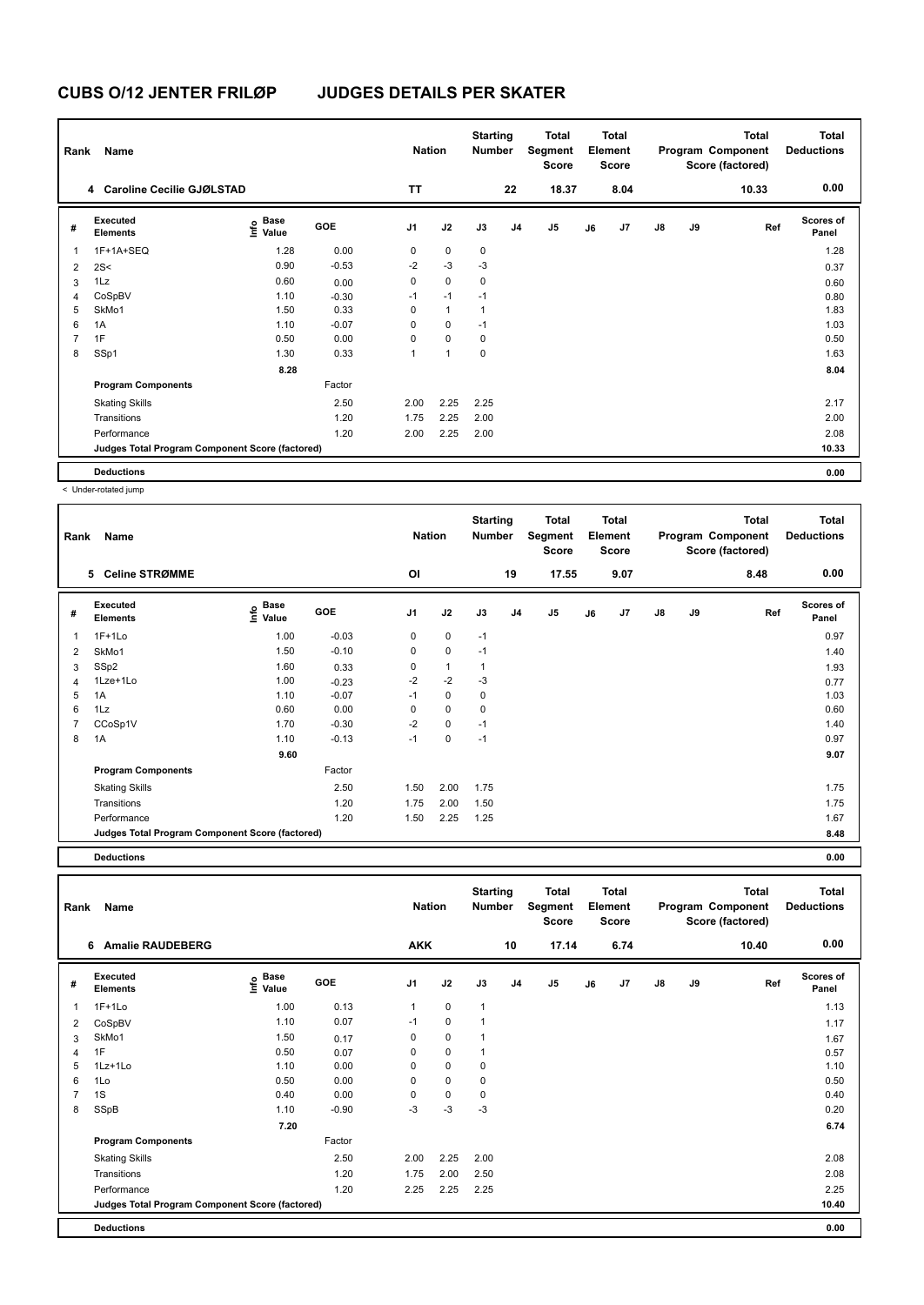| Rank           | Name                                            |                           |         | <b>Nation</b>  |             | <b>Starting</b><br><b>Number</b> |                | <b>Total</b><br>Segment<br><b>Score</b> |    | <b>Total</b><br>Element<br>Score |               |    | <b>Total</b><br>Program Component<br>Score (factored) | <b>Total</b><br><b>Deductions</b> |
|----------------|-------------------------------------------------|---------------------------|---------|----------------|-------------|----------------------------------|----------------|-----------------------------------------|----|----------------------------------|---------------|----|-------------------------------------------------------|-----------------------------------|
|                | <b>Marie Ims CARLSEN</b><br>7                   |                           |         | <b>TT</b>      |             |                                  | 5              | 17.00                                   |    | 6.27                             |               |    | 11.23                                                 | 0.50                              |
| #              | Executed<br><b>Elements</b>                     | Base<br>e Base<br>⊆ Value | GOE     | J <sub>1</sub> | J2          | J3                               | J <sub>4</sub> | J <sub>5</sub>                          | J6 | J7                               | $\mathsf{J}8$ | J9 | Ref                                                   | <b>Scores of</b><br>Panel         |
| $\overline{1}$ | $1F+1Lo$                                        | 1.00                      | 0.00    | $\mathbf 0$    | $\mathbf 0$ | $\mathbf 0$                      |                |                                         |    |                                  |               |    |                                                       | 1.00                              |
| 2              | CoSp                                            | 0.00                      | 0.00    |                |             |                                  |                |                                         |    |                                  |               |    |                                                       | 0.00                              |
| 3              | SkMo1                                           | 1.50                      | 0.33    | 0              | 1           | $\mathbf{1}$                     |                |                                         |    |                                  |               |    |                                                       | 1.83                              |
| 4              | 1A                                              | 1.10                      | $-0.60$ | $-3$           | $-3$        | $-3$                             |                |                                         |    |                                  |               |    |                                                       | 0.50                              |
| 5              | 1Lz                                             | 0.60                      | 0.00    | 0              | $\mathbf 0$ | 0                                |                |                                         |    |                                  |               |    |                                                       | 0.60                              |
| 6              | 1A                                              | 1.10                      | 0.07    | 1              | $\mathbf 0$ | 0                                |                |                                         |    |                                  |               |    |                                                       | 1.17                              |
| $\overline{7}$ | SSp1                                            | 1.30                      | $-0.70$ | $-2$           | $-2$        | $-3$                             |                |                                         |    |                                  |               |    |                                                       | 0.60                              |
| 8              | 1F                                              | 0.50                      | 0.07    | 0              | $\mathbf 0$ | $\mathbf{1}$                     |                |                                         |    |                                  |               |    |                                                       | 0.57                              |
|                |                                                 | 7.10                      |         |                |             |                                  |                |                                         |    |                                  |               |    |                                                       | 6.27                              |
|                | <b>Program Components</b>                       |                           | Factor  |                |             |                                  |                |                                         |    |                                  |               |    |                                                       |                                   |
|                | <b>Skating Skills</b>                           |                           | 2.50    | 2.00           | 2.25        | 2.50                             |                |                                         |    |                                  |               |    |                                                       | 2.25                              |
|                | Transitions                                     |                           | 1.20    | 2.50           | 2.00        | 2.75                             |                |                                         |    |                                  |               |    |                                                       | 2.42                              |
|                | Performance                                     |                           | 1.20    | 2.00           | 2.25        | 2.50                             |                |                                         |    |                                  |               |    |                                                       | 2.25                              |
|                | Judges Total Program Component Score (factored) |                           |         |                |             |                                  |                |                                         |    |                                  |               |    |                                                       | 11.23                             |
|                | <b>Deductions</b>                               | Falls:                    | $-0.50$ |                |             |                                  |                |                                         |    |                                  |               |    |                                                       | $-0.50$                           |

| Rank           | Name                                            |                              |            | <b>Nation</b>  |              | <b>Starting</b><br>Number |                | Total<br>Segment<br>Score |    | <b>Total</b><br>Element<br><b>Score</b> |               |    | <b>Total</b><br>Program Component<br>Score (factored) | <b>Total</b><br><b>Deductions</b> |
|----------------|-------------------------------------------------|------------------------------|------------|----------------|--------------|---------------------------|----------------|---------------------------|----|-----------------------------------------|---------------|----|-------------------------------------------------------|-----------------------------------|
|                | <b>Alfa FAANNESSEN</b><br>8                     |                              |            | <b>BKK</b>     |              |                           | 20             | 16.59                     |    | 9.34                                    |               |    | 7.25                                                  | 0.00                              |
| #              | Executed<br><b>Elements</b>                     | <b>Base</b><br>lnfo<br>Value | <b>GOE</b> | J <sub>1</sub> | J2           | J3                        | J <sub>4</sub> | J5                        | J6 | J7                                      | $\mathsf{J}8$ | J9 | Ref                                                   | <b>Scores of</b><br>Panel         |
| 1              | SSp2                                            | 1.60                         | 0.50       | 1              | $\mathbf{1}$ | $\mathbf{1}$              |                |                           |    |                                         |               |    |                                                       | 2.10                              |
| 2              | $1S+1Lo$                                        | 0.90                         | 0.00       | 0              | $\mathbf 0$  | $\mathbf 0$               |                |                           |    |                                         |               |    |                                                       | 0.90                              |
| 3              | 1F                                              | 0.50                         | 0.00       | 0              | $\mathbf 0$  | 0                         |                |                           |    |                                         |               |    |                                                       | 0.50                              |
| $\overline{4}$ | 1Lo                                             | 0.50                         | 0.07       | 0              | $\mathbf{1}$ | 0                         |                |                           |    |                                         |               |    |                                                       | 0.57                              |
| 5              | 1Lz                                             | 0.60                         | 0.00       | 0              | $\mathbf 0$  | 0                         |                |                           |    |                                         |               |    |                                                       | 0.60                              |
| 6              | CCoSp1                                          | 2.00                         | 0.17       | 0              | $\mathbf 0$  | $\mathbf{1}$              |                |                           |    |                                         |               |    |                                                       | 2.17                              |
| $\overline{7}$ | SkMo1                                           | 1.50                         | 0.00       | 0              | $\mathbf 0$  | 0                         |                |                           |    |                                         |               |    |                                                       | 1.50                              |
| 8              | $1F+1Lo$                                        | 1.00                         | 0.00       | 0              | $\mathbf 0$  | 0                         |                |                           |    |                                         |               |    |                                                       | 1.00                              |
|                |                                                 | 8.60                         |            |                |              |                           |                |                           |    |                                         |               |    |                                                       | 9.34                              |
|                | <b>Program Components</b>                       |                              | Factor     |                |              |                           |                |                           |    |                                         |               |    |                                                       |                                   |
|                | <b>Skating Skills</b>                           |                              | 2.50       | 1.75           | 1.25         | 1.25                      |                |                           |    |                                         |               |    |                                                       | 1.42                              |
|                | Transitions                                     |                              | 1.20       | 1.50           | 1.25         | 1.25                      |                |                           |    |                                         |               |    |                                                       | 1.33                              |
|                | Performance                                     |                              | 1.20       | 2.00           | 2.00         | 1.25                      |                |                           |    |                                         |               |    |                                                       | 1.75                              |
|                | Judges Total Program Component Score (factored) |                              |            |                |              |                           |                |                           |    |                                         |               |    |                                                       | 7.25                              |
|                | <b>Deductions</b>                               |                              |            |                |              |                           |                |                           |    |                                         |               |    |                                                       | 0.00                              |

| Rank | Name                                            |                                    |         | <b>Nation</b>  |              | <b>Starting</b><br><b>Number</b> |                | <b>Total</b><br>Segment<br><b>Score</b> |    | <b>Total</b><br>Element<br><b>Score</b> |               |    | <b>Total</b><br>Program Component<br>Score (factored) | <b>Total</b><br><b>Deductions</b> |
|------|-------------------------------------------------|------------------------------------|---------|----------------|--------------|----------------------------------|----------------|-----------------------------------------|----|-----------------------------------------|---------------|----|-------------------------------------------------------|-----------------------------------|
|      | <b>Vilde GUSTAVSEN</b><br>9                     |                                    |         | <b>BSK</b>     |              |                                  | 21             | 15.24                                   |    | 7.36                                    |               |    | 7.88                                                  | 0.00                              |
| #    | Executed<br><b>Elements</b>                     | <b>Base</b><br>$\frac{6}{5}$ Value | GOE     | J <sub>1</sub> | J2           | J3                               | J <sub>4</sub> | J5                                      | J6 | J7                                      | $\mathsf{J}8$ | J9 | Ref                                                   | <b>Scores of</b><br>Panel         |
| 1    | 1A                                              | 1.10                               | $-0.07$ | $-1$           | $\mathbf 0$  | $\mathbf 0$                      |                |                                         |    |                                         |               |    |                                                       | 1.03                              |
| 2    | 1Lz+1Lo                                         | 1.10                               | 0.00    | 0              | $\mathbf 0$  | 0                                |                |                                         |    |                                         |               |    |                                                       | 1.10                              |
| 3    | CCoSp1V                                         | 1.70                               | $-0.40$ | $-1$           | $-1$         | $-2$                             |                |                                         |    |                                         |               |    |                                                       | 1.30                              |
| 4    | SkMo1                                           | 1.50                               | 0.33    | 0              | $\mathbf{1}$ | $\mathbf{1}$                     |                |                                         |    |                                         |               |    |                                                       | 1.83                              |
| 5    | $1A+1T$                                         | 1.50                               | 0.00    | 0              | $\mathbf 0$  | 0                                |                |                                         |    |                                         |               |    |                                                       | 1.50                              |
| 6    | CCoSpB*                                         | 0.00                               | 0.00    | ٠              | ٠            | ۰                                |                |                                         |    |                                         |               |    |                                                       | 0.00                              |
|      | 1F                                              | 0.50                               | 0.00    | $\Omega$       | 0            | 0                                |                |                                         |    |                                         |               |    |                                                       | 0.50                              |
| 8    | 2S<<                                            | 0.40                               | $-0.30$ | $-3$           | $-3$         | $-3$                             |                |                                         |    |                                         |               |    |                                                       | 0.10                              |
|      |                                                 | 7.80                               |         |                |              |                                  |                |                                         |    |                                         |               |    |                                                       | 7.36                              |
|      | <b>Program Components</b>                       |                                    | Factor  |                |              |                                  |                |                                         |    |                                         |               |    |                                                       |                                   |
|      | <b>Skating Skills</b>                           |                                    | 2.50    | 1.50           | 1.75         | 1.75                             |                |                                         |    |                                         |               |    |                                                       | 1.67                              |
|      | Transitions                                     |                                    | 1.20    | 1.50           | 1.50         | 1.50                             |                |                                         |    |                                         |               |    |                                                       | 1.50                              |
|      | Performance                                     |                                    | 1.20    | 1.50           | 1.75         | 1.50                             |                |                                         |    |                                         |               |    |                                                       | 1.58                              |
|      | Judges Total Program Component Score (factored) |                                    |         |                |              |                                  |                |                                         |    |                                         |               |    |                                                       | 7.88                              |
|      | <b>Deductions</b>                               |                                    |         |                |              |                                  |                |                                         |    |                                         |               |    |                                                       | 0.00                              |

<< Downgraded jump \* Invalid element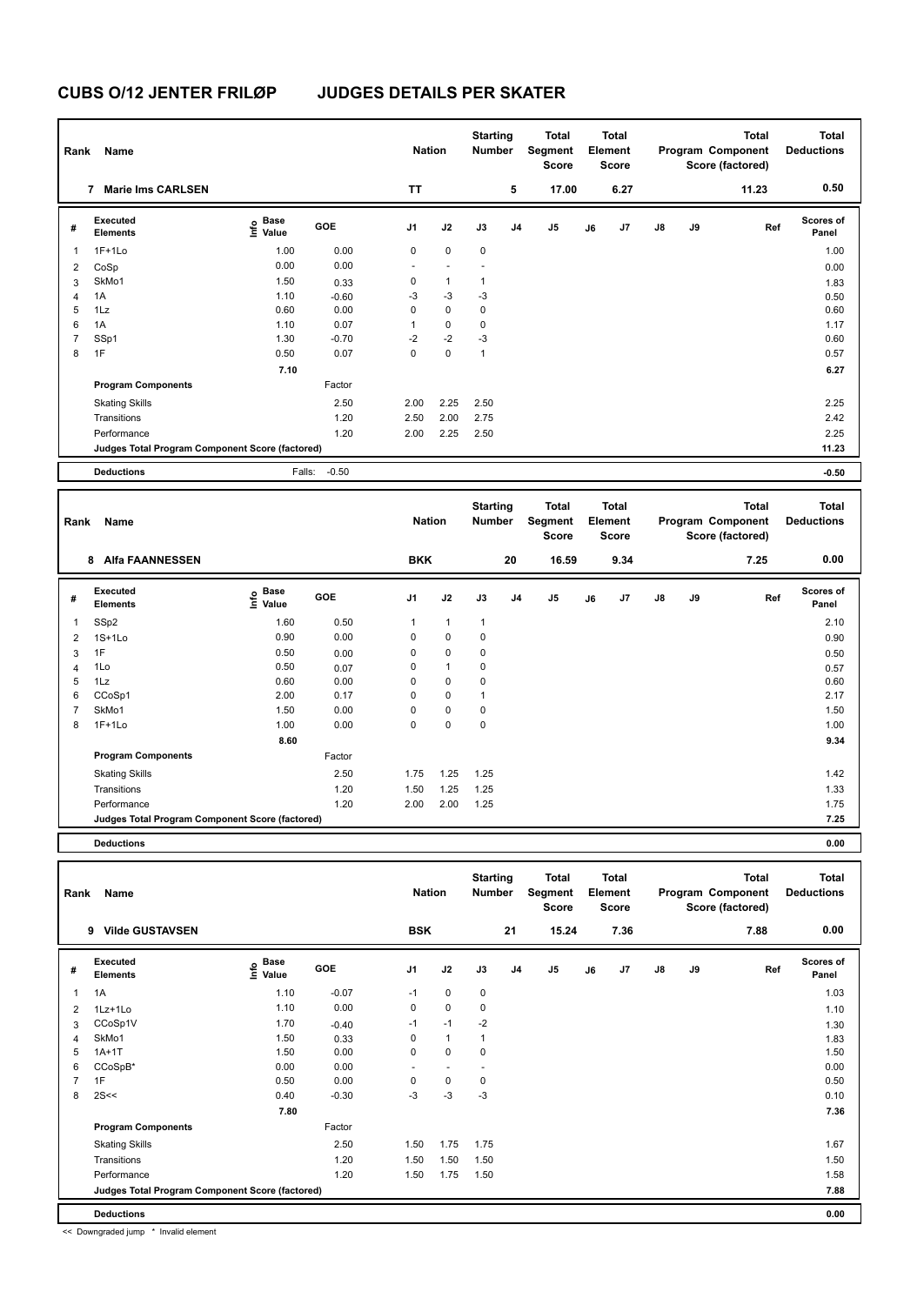| Rank | Name                                            |                           |            | <b>Nation</b>  |             | <b>Starting</b><br><b>Number</b> |                | Total<br>Segment<br><b>Score</b> |    | <b>Total</b><br>Element<br><b>Score</b> |               |    | <b>Total</b><br>Program Component<br>Score (factored) | <b>Total</b><br><b>Deductions</b> |
|------|-------------------------------------------------|---------------------------|------------|----------------|-------------|----------------------------------|----------------|----------------------------------|----|-----------------------------------------|---------------|----|-------------------------------------------------------|-----------------------------------|
|      | <b>Synne NØSTVOLD</b><br>10                     |                           |            | LIL            |             |                                  | 16             | 15.08                            |    | 7.93                                    |               |    | 7.15                                                  | 0.00                              |
| #    | Executed<br><b>Elements</b>                     | Base<br>e Base<br>⊆ Value | <b>GOE</b> | J <sub>1</sub> | J2          | J3                               | J <sub>4</sub> | J <sub>5</sub>                   | J6 | J7                                      | $\mathsf{J}8$ | J9 | Ref                                                   | <b>Scores of</b><br>Panel         |
| 1    | 1Lz                                             | 0.60                      | 0.00       | 0              | $\pmb{0}$   | $\pmb{0}$                        |                |                                  |    |                                         |               |    |                                                       | 0.60                              |
| 2    | 1Lz                                             | 0.60                      | $-0.07$    | $-1$           | $-1$        | 0                                |                |                                  |    |                                         |               |    |                                                       | 0.53                              |
| 3    | $1F+1Lo<$                                       | 0.90                      | $-0.23$    | -3             | $-2$        | $-2$                             |                |                                  |    |                                         |               |    |                                                       | 0.67                              |
| 4    | SSp2                                            | 1.60                      | 0.33       | 1              | $\mathbf 0$ | $\overline{1}$                   |                |                                  |    |                                         |               |    |                                                       | 1.93                              |
| 5    | SkMo1                                           | 1.50                      | $-0.10$    | $-1$           | $\mathbf 0$ | 0                                |                |                                  |    |                                         |               |    |                                                       | 1.40                              |
| 6    | 1Lz                                             | 0.60                      | 0.00       | 0              | $\mathbf 0$ | 0                                |                |                                  |    |                                         |               |    |                                                       | 0.60                              |
| 7    | $1Lz+1T$                                        | 1.00                      | $-0.10$    | $-2$           | $-1$        | 0                                |                |                                  |    |                                         |               |    |                                                       | 0.90                              |
| 8    | CCoSpB                                          | 1.70                      | $-0.40$    | $-2$           | $-1$        | $-1$                             |                |                                  |    |                                         |               |    |                                                       | 1.30                              |
|      |                                                 | 8.50                      |            |                |             |                                  |                |                                  |    |                                         |               |    |                                                       | 7.93                              |
|      | <b>Program Components</b>                       |                           | Factor     |                |             |                                  |                |                                  |    |                                         |               |    |                                                       |                                   |
|      | <b>Skating Skills</b>                           |                           | 2.50       | 1.50           | 1.25        | 1.75                             |                |                                  |    |                                         |               |    |                                                       | 1.50                              |
|      | Transitions                                     |                           | 1.20       | 1.50           | 1.00        | 2.00                             |                |                                  |    |                                         |               |    |                                                       | 1.50                              |
|      | Performance                                     |                           | 1.20       | 1.50           | 1.25        | 1.25                             |                |                                  |    |                                         |               |    |                                                       | 1.33                              |
|      | Judges Total Program Component Score (factored) |                           |            |                |             |                                  |                |                                  |    |                                         |               |    |                                                       | 7.15                              |
|      | <b>Deductions</b>                               |                           |            |                |             |                                  |                |                                  |    |                                         |               |    |                                                       | 0.00                              |

< Under-rotated jump

| Rank           | Name                                            |                                  |         | <b>Nation</b>  |              | <b>Starting</b><br><b>Number</b> |                | <b>Total</b><br>Segment<br><b>Score</b> |    | <b>Total</b><br>Element<br><b>Score</b> |               |    | <b>Total</b><br>Program Component<br>Score (factored) | <b>Total</b><br><b>Deductions</b> |
|----------------|-------------------------------------------------|----------------------------------|---------|----------------|--------------|----------------------------------|----------------|-----------------------------------------|----|-----------------------------------------|---------------|----|-------------------------------------------------------|-----------------------------------|
| 11             | Ida Helene FREITAG                              |                                  |         | <b>TT</b>      |              |                                  | 12             | 14.22                                   |    | 5.67                                    |               |    | 8.55                                                  | 0.00                              |
| #              | <b>Executed</b><br><b>Elements</b>              | <b>Base</b><br>e Base<br>⊆ Value | GOE     | J <sub>1</sub> | J2           | J3                               | J <sub>4</sub> | J <sub>5</sub>                          | J6 | J7                                      | $\mathsf{J}8$ | J9 | Ref                                                   | <b>Scores of</b><br>Panel         |
| 1              | $1S+1L0$                                        | 0.90                             | 0.00    | $\mathbf 0$    | $\mathbf 0$  | 0                                |                |                                         |    |                                         |               |    |                                                       | 0.90                              |
| 2              | SSp                                             | 0.00                             | 0.00    | ٠              |              | ٠                                |                |                                         |    |                                         |               |    |                                                       | 0.00                              |
| 3              | SkMo1                                           | 1.50                             | $-0.03$ | $-1$           | $\mathbf{1}$ | $-1$                             |                |                                         |    |                                         |               |    |                                                       | 1.47                              |
| 4              | 1Lo                                             | 0.50                             | 0.00    | 0              | $\mathbf 0$  | 0                                |                |                                         |    |                                         |               |    |                                                       | 0.50                              |
| 5              | $1F+1T$                                         | 0.90                             | 0.00    | 0              | $\mathbf 0$  | 0                                |                |                                         |    |                                         |               |    |                                                       | 0.90                              |
| 6              | 1S                                              | 0.40                             | 0.00    | 0              | $\mathbf 0$  | 0                                |                |                                         |    |                                         |               |    |                                                       | 0.40                              |
| $\overline{7}$ | 1F                                              | 0.50                             | 0.00    | 0              | $\mathbf 0$  | 0                                |                |                                         |    |                                         |               |    |                                                       | 0.50                              |
| 8              | <b>USpB</b>                                     | 1.00                             | 0.00    | 0              | $\pmb{0}$    | 0                                |                |                                         |    |                                         |               |    |                                                       | 1.00                              |
|                |                                                 | 5.70                             |         |                |              |                                  |                |                                         |    |                                         |               |    |                                                       | 5.67                              |
|                | <b>Program Components</b>                       |                                  | Factor  |                |              |                                  |                |                                         |    |                                         |               |    |                                                       |                                   |
|                | <b>Skating Skills</b>                           |                                  | 2.50    | 1.25           | 1.25         | 2.00                             |                |                                         |    |                                         |               |    |                                                       | 1.50                              |
|                | Transitions                                     |                                  | 1.20    | 1.50           | 1.75         | 2.25                             |                |                                         |    |                                         |               |    |                                                       | 1.83                              |
|                | Performance                                     |                                  | 1.20    | 2.00           | 2.00         | 2.50                             |                |                                         |    |                                         |               |    |                                                       | 2.17                              |
|                | Judges Total Program Component Score (factored) |                                  |         |                |              |                                  |                |                                         |    |                                         |               |    |                                                       | 8.55                              |
|                | <b>Deductions</b>                               |                                  |         |                |              |                                  |                |                                         |    |                                         |               |    |                                                       | 0.00                              |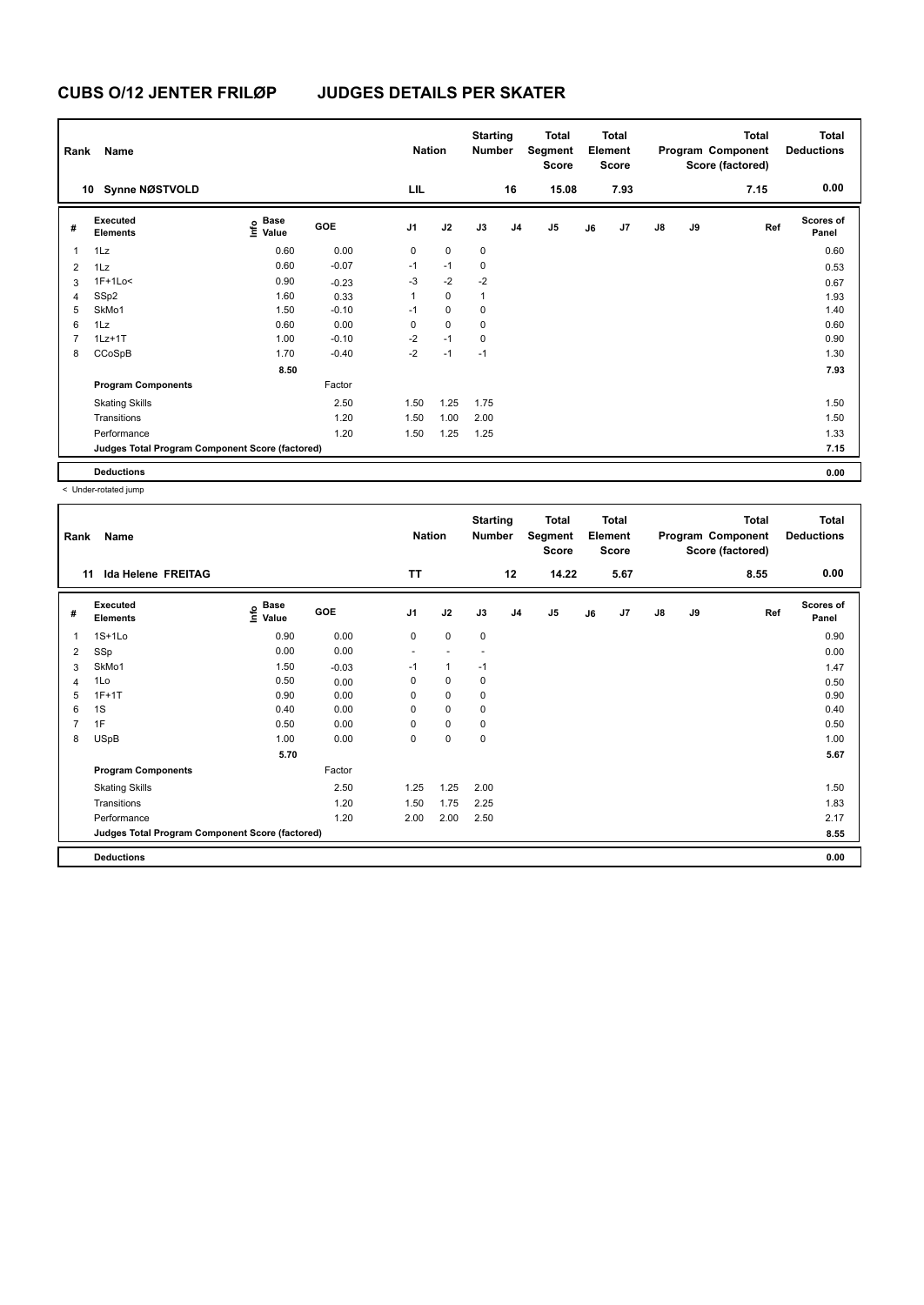| Rank           | Name                                            |                                             |         | <b>Nation</b>  |              | <b>Starting</b><br><b>Number</b> |                | Total<br>Segment<br>Score |    | <b>Total</b><br>Element<br>Score |               |    | <b>Total</b><br>Program Component<br>Score (factored) | <b>Total</b><br><b>Deductions</b> |
|----------------|-------------------------------------------------|---------------------------------------------|---------|----------------|--------------|----------------------------------|----------------|---------------------------|----|----------------------------------|---------------|----|-------------------------------------------------------|-----------------------------------|
|                | <b>Victoria BRUTEIG</b><br>12                   |                                             |         | <b>BSK</b>     |              |                                  | $\overline{2}$ | 14.19                     |    | 5.91                             |               |    | 8.28                                                  | 0.00                              |
| #              | Executed<br><b>Elements</b>                     | <b>Base</b><br>e <sup>Base</sup><br>⊆ Value | GOE     | J <sub>1</sub> | J2           | J3                               | J <sub>4</sub> | J <sub>5</sub>            | J6 | J7                               | $\mathsf{J}8$ | J9 | Ref                                                   | <b>Scores of</b><br>Panel         |
| $\overline{1}$ | 1Lz+1Lo                                         | 1.10                                        | 0.00    | 0              | $\mathbf 0$  | $\pmb{0}$                        |                |                           |    |                                  |               |    |                                                       | 1.10                              |
| 2              | 1Lz                                             | 0.60                                        | 0.00    | 0              | $\mathbf 0$  | 0                                |                |                           |    |                                  |               |    |                                                       | 0.60                              |
| 3              | CCSp                                            | 0.00                                        | 0.00    | ٠              |              | $\overline{\phantom{a}}$         |                |                           |    |                                  |               |    |                                                       | 0.00                              |
| 4              | 1F                                              | 0.50                                        | 0.00    | 0              | $\mathbf 0$  | 0                                |                |                           |    |                                  |               |    |                                                       | 0.50                              |
| 5              | 1S                                              | 0.40                                        | 0.00    | 0              | $\mathbf 0$  | $\mathbf 0$                      |                |                           |    |                                  |               |    |                                                       | 0.40                              |
| 6              | 1F+1Lo<<                                        | 0.50                                        | $-0.23$ | $-2$           | $-2$         | $-3$                             |                |                           |    |                                  |               |    |                                                       | 0.27                              |
| $\overline{7}$ | SkMo1                                           | 1.50                                        | 0.17    | $\Omega$       | $\mathbf{1}$ | 0                                |                |                           |    |                                  |               |    |                                                       | 1.67                              |
| 8              | SSp1                                            | 1.30                                        | 0.07    | 0              | $-1$         | $\overline{1}$                   |                |                           |    |                                  |               |    |                                                       | 1.37                              |
|                |                                                 | 5.90                                        |         |                |              |                                  |                |                           |    |                                  |               |    |                                                       | 5.91                              |
|                | <b>Program Components</b>                       |                                             | Factor  |                |              |                                  |                |                           |    |                                  |               |    |                                                       |                                   |
|                | <b>Skating Skills</b>                           |                                             | 2.50    | 1.50           | 2.00         | 1.50                             |                |                           |    |                                  |               |    |                                                       | 1.67                              |
|                | Transitions                                     |                                             | 1.20    | 1.75           | 1.75         | 1.75                             |                |                           |    |                                  |               |    |                                                       | 1.75                              |
|                | Performance                                     |                                             | 1.20    | 1.50           | 2.00         | 1.50                             |                |                           |    |                                  |               |    |                                                       | 1.67                              |
|                | Judges Total Program Component Score (factored) |                                             |         |                |              |                                  |                |                           |    |                                  |               |    |                                                       | 8.28                              |
|                | <b>Deductions</b>                               |                                             |         |                |              |                                  |                |                           |    |                                  |               |    |                                                       | 0.00                              |

<< Downgraded jump

| Rank | Name                                            |   |                                  |         | <b>Nation</b>  |              | <b>Starting</b><br><b>Number</b> |                | <b>Total</b><br>Segment<br><b>Score</b> |    | <b>Total</b><br>Element<br><b>Score</b> |               |    | <b>Total</b><br>Program Component<br>Score (factored) | <b>Total</b><br><b>Deductions</b> |
|------|-------------------------------------------------|---|----------------------------------|---------|----------------|--------------|----------------------------------|----------------|-----------------------------------------|----|-----------------------------------------|---------------|----|-------------------------------------------------------|-----------------------------------|
| 13   | <b>Tyri EVANGER</b>                             |   |                                  |         | <b>TSK</b>     |              |                                  | 18             | 14.18                                   |    | 5.50                                    |               |    | 9.18                                                  | 0.50                              |
| #    | <b>Executed</b><br><b>Elements</b>              |   | <b>Base</b><br>e Base<br>⊆ Value | GOE     | J <sub>1</sub> | J2           | J3                               | J <sub>4</sub> | J <sub>5</sub>                          | J6 | J7                                      | $\mathsf{J}8$ | J9 | Ref                                                   | <b>Scores of</b><br>Panel         |
| 1    | 1Lo                                             |   | 0.50                             | 0.00    | 0              | 0            | $\mathbf 0$                      |                |                                         |    |                                         |               |    |                                                       | 0.50                              |
| 2    | 1A                                              |   | 1.10                             | $-0.60$ | $-3$           | $-3$         | $-3$                             |                |                                         |    |                                         |               |    |                                                       | 0.50                              |
| 3    | 1Lz                                             | Ţ | 0.60                             | $-0.23$ | $-2$           | $-2$         | $-3$                             |                |                                         |    |                                         |               |    |                                                       | 0.37                              |
| 4    | CoSp                                            |   | 0.00                             | 0.00    |                |              | $\overline{a}$                   |                |                                         |    |                                         |               |    |                                                       | 0.00                              |
| 5    | $1F+1Lo$                                        |   | 1.00                             | 0.00    | $\mathbf 0$    | 0            | $\mathbf 0$                      |                |                                         |    |                                         |               |    |                                                       | 1.00                              |
| 6    | <b>USpB</b>                                     |   | 1.00                             | 0.33    | 0              | $\mathbf{1}$ | 1                                |                |                                         |    |                                         |               |    |                                                       | 1.33                              |
| 7    | SkMo1                                           |   | 1.50                             | $-0.20$ | 0              | 0            | $-2$                             |                |                                         |    |                                         |               |    |                                                       | 1.30                              |
| 8    | 1F                                              |   | 0.50                             | 0.00    | 0              | 0            | 0                                |                |                                         |    |                                         |               |    |                                                       | 0.50                              |
|      |                                                 |   | 6.20                             |         |                |              |                                  |                |                                         |    |                                         |               |    |                                                       | 5.50                              |
|      | <b>Program Components</b>                       |   |                                  | Factor  |                |              |                                  |                |                                         |    |                                         |               |    |                                                       |                                   |
|      | <b>Skating Skills</b>                           |   |                                  | 2.50    | 1.75           | 2.25         | 1.50                             |                |                                         |    |                                         |               |    |                                                       | 1.83                              |
|      | Transitions                                     |   |                                  | 1.20    | 1.75           | 2.25         | 1.25                             |                |                                         |    |                                         |               |    |                                                       | 1.75                              |
|      | Performance                                     |   |                                  | 1.20    | 2.25           | 2.25         | 1.75                             |                |                                         |    |                                         |               |    |                                                       | 2.08                              |
|      | Judges Total Program Component Score (factored) |   |                                  |         |                |              |                                  |                |                                         |    |                                         |               |    |                                                       | 9.18                              |
|      | <b>Deductions</b>                               |   | Falls:                           | $-0.50$ |                |              |                                  |                |                                         |    |                                         |               |    |                                                       | $-0.50$                           |

! Not clear edge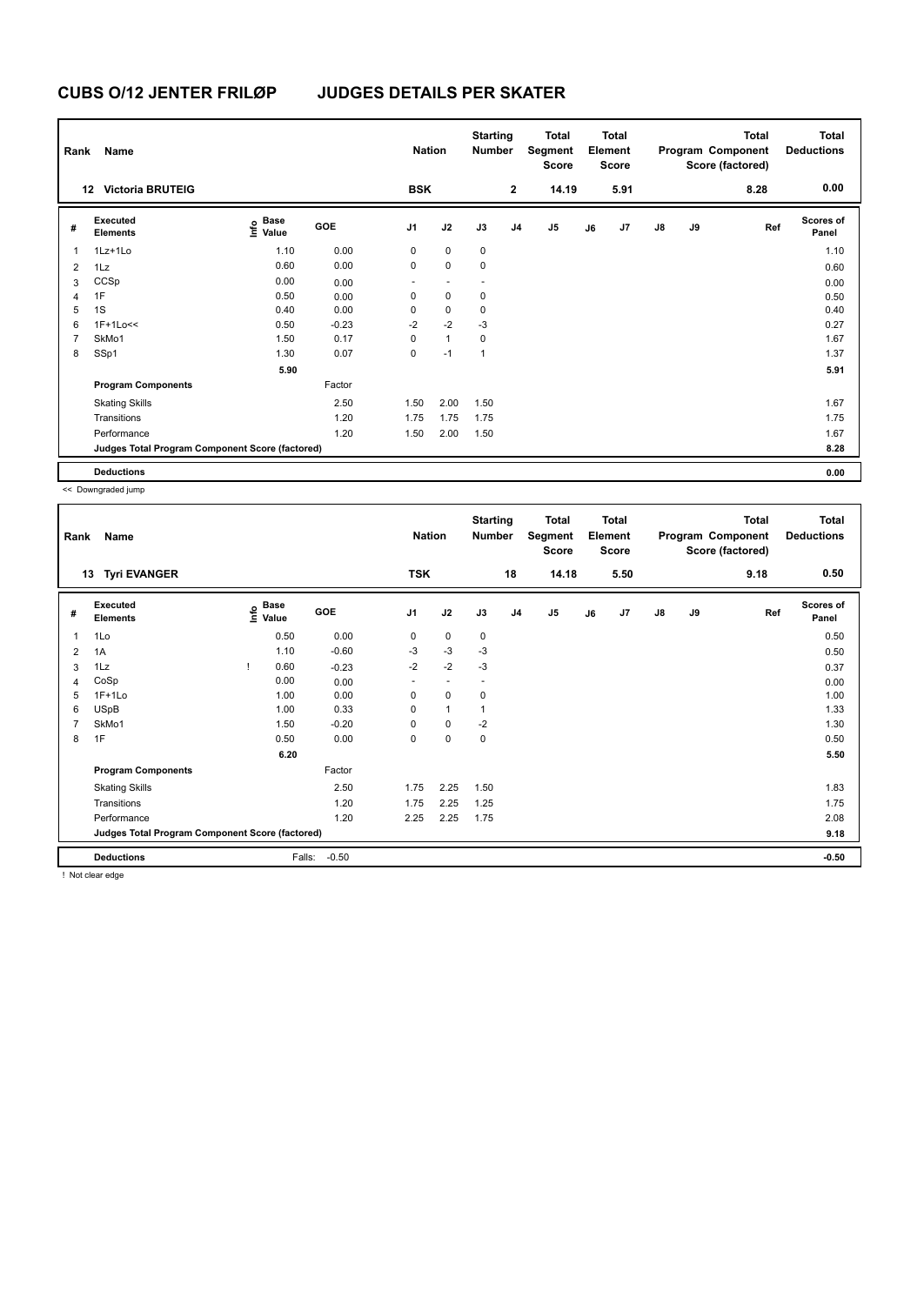| Rank | Name                                            |                       |            | <b>Nation</b>  |                          | <b>Starting</b><br><b>Number</b> |                | <b>Total</b><br>Segment<br><b>Score</b> |    | Total<br>Element<br><b>Score</b> |               |    | <b>Total</b><br>Program Component<br>Score (factored) | <b>Total</b><br><b>Deductions</b> |
|------|-------------------------------------------------|-----------------------|------------|----------------|--------------------------|----------------------------------|----------------|-----------------------------------------|----|----------------------------------|---------------|----|-------------------------------------------------------|-----------------------------------|
|      | <b>Sina REINER-HOLM</b><br>14                   |                       |            | <b>GKK</b>     |                          |                                  | $\overline{7}$ | 12.83                                   |    | 6.10                             |               |    | 6.73                                                  | 0.00                              |
| #    | Executed<br><b>Elements</b>                     | Base<br>lnfo<br>Value | <b>GOE</b> | J <sub>1</sub> | J2                       | J3                               | J <sub>4</sub> | J <sub>5</sub>                          | J6 | J7                               | $\mathsf{J}8$ | J9 | Ref                                                   | <b>Scores of</b><br>Panel         |
| 1    | 1F                                              | 0.50                  | 0.00       | 0              | $\mathbf 0$              | $\mathbf 0$                      |                |                                         |    |                                  |               |    |                                                       | 0.50                              |
| 2    | SSp2                                            | 1.60                  | 0.23       | 1              | $-1$                     | 1                                |                |                                         |    |                                  |               |    |                                                       | 1.83                              |
| 3    | 1Lz                                             | 0.60                  | $-0.23$    | $-2$           | $-2$                     | -3                               |                |                                         |    |                                  |               |    |                                                       | 0.37                              |
| 4    | $1F+1Lo$                                        | 1.00                  | 0.00       | 0              | $\mathbf 0$              | $\pmb{0}$                        |                |                                         |    |                                  |               |    |                                                       | 1.00                              |
| 5    | CoSp                                            | 0.00                  | 0.00       | ٠              | $\overline{\phantom{a}}$ | $\overline{\phantom{a}}$         |                |                                         |    |                                  |               |    |                                                       | 0.00                              |
| 6    | 1A                                              | 1.10                  | $-0.33$    | $-1$           | $-1$                     | $-3$                             |                |                                         |    |                                  |               |    |                                                       | 0.77                              |
|      | SkMo1                                           | 1.50                  | $-0.40$    | $-2$           | $\mathbf 0$              | $-2$                             |                |                                         |    |                                  |               |    |                                                       | 1.10                              |
| 8    | 1Lz                                             | 0.60                  | $-0.07$    | 0              | $-1$                     | $-1$                             |                |                                         |    |                                  |               |    |                                                       | 0.53                              |
|      |                                                 | 6.90                  |            |                |                          |                                  |                |                                         |    |                                  |               |    |                                                       | 6.10                              |
|      | <b>Program Components</b>                       |                       | Factor     |                |                          |                                  |                |                                         |    |                                  |               |    |                                                       |                                   |
|      | <b>Skating Skills</b>                           |                       | 2.50       | 1.75           | 1.00                     | 1.00                             |                |                                         |    |                                  |               |    |                                                       | 1.25                              |
|      | Transitions                                     |                       | 1.20       | 1.50           | 1.00                     | 1.50                             |                |                                         |    |                                  |               |    |                                                       | 1.33                              |
|      | Performance                                     |                       | 1.20       | 2.25           | 1.50                     | 1.25                             |                |                                         |    |                                  |               |    |                                                       | 1.67                              |
|      | Judges Total Program Component Score (factored) |                       |            |                |                          |                                  |                |                                         |    |                                  |               |    |                                                       | 6.73                              |
|      | <b>Deductions</b>                               |                       |            |                |                          |                                  |                |                                         |    |                                  |               |    |                                                       | 0.00                              |

| Name<br>Rank   |                                                 |                                  |            |             | <b>Nation</b> |             | <b>Starting</b><br><b>Number</b> | <b>Total</b><br>Segment<br>Score | <b>Total</b><br>Element<br><b>Score</b> |      |               |    | <b>Total</b><br>Program Component<br>Score (factored) | <b>Total</b><br><b>Deductions</b> |
|----------------|-------------------------------------------------|----------------------------------|------------|-------------|---------------|-------------|----------------------------------|----------------------------------|-----------------------------------------|------|---------------|----|-------------------------------------------------------|-----------------------------------|
|                | <b>Nicoline BAKKEN</b><br>15                    |                                  |            | <b>AKK</b>  |               |             | 15                               | 12.36                            |                                         | 6.03 |               |    | 6.33                                                  | 0.00                              |
| #              | Executed<br><b>Elements</b>                     | <b>Base</b><br>e Base<br>E Value | <b>GOE</b> | J1          | J2            | J3          | J <sub>4</sub>                   | J <sub>5</sub>                   | J6                                      | J7   | $\mathsf{J}8$ | J9 | Ref                                                   | <b>Scores of</b><br>Panel         |
|                | $1S+1Lo$                                        | 0.90                             | 0.00       | $\mathbf 0$ | $\mathbf 0$   | $\mathbf 0$ |                                  |                                  |                                         |      |               |    |                                                       | 0.90                              |
| $\overline{2}$ | 1Lz                                             | 0.60                             | $-0.10$    | $-1$        | $-1$          | $-1$        |                                  |                                  |                                         |      |               |    |                                                       | 0.50                              |
| 3              | <b>USpB</b>                                     | 1.00                             | $-0.20$    | $\mathbf 0$ | $-1$          | $-1$        |                                  |                                  |                                         |      |               |    |                                                       | 0.80                              |
| $\overline{4}$ | 1F+1Lo<<                                        | 0.50                             | $-0.27$    | $-3$        | $-2$          | $-3$        |                                  |                                  |                                         |      |               |    |                                                       | 0.23                              |
| 5              | 1A                                              | 1.10                             | $-0.60$    | $-3$        | $-3$          | $-3$        |                                  |                                  |                                         |      |               |    |                                                       | 0.50                              |
| 6              | SkMo1                                           | 1.50                             | 0.00       | 0           | $\mathbf 0$   | 0           |                                  |                                  |                                         |      |               |    |                                                       | 1.50                              |
|                | 1F                                              | 0.50                             | 0.00       | 0           | $\mathbf 0$   | 0           |                                  |                                  |                                         |      |               |    |                                                       | 0.50                              |
| 8              | SSpB                                            | 1.10                             | 0.00       | $\mathbf 0$ | $\pmb{0}$     | $\mathbf 0$ |                                  |                                  |                                         |      |               |    |                                                       | 1.10                              |
|                |                                                 | 7.20                             |            |             |               |             |                                  |                                  |                                         |      |               |    |                                                       | 6.03                              |
|                | <b>Program Components</b>                       |                                  | Factor     |             |               |             |                                  |                                  |                                         |      |               |    |                                                       |                                   |
|                | <b>Skating Skills</b>                           |                                  | 2.50       | 1.25        | 1.25          | 1.25        |                                  |                                  |                                         |      |               |    |                                                       | 1.25                              |
|                | Transitions                                     |                                  | 1.20       | 1.25        | 1.25          | 1.50        |                                  |                                  |                                         |      |               |    |                                                       | 1.33                              |
|                | Performance                                     |                                  | 1.20       | 1.50        | 1.50          | 1.00        |                                  |                                  |                                         |      |               |    |                                                       | 1.33                              |
|                | Judges Total Program Component Score (factored) |                                  |            |             |               |             |                                  |                                  |                                         |      |               |    |                                                       | 6.33                              |
|                | <b>Deductions</b>                               |                                  |            |             |               |             |                                  |                                  |                                         |      |               |    |                                                       | 0.00                              |

<< Downgraded jump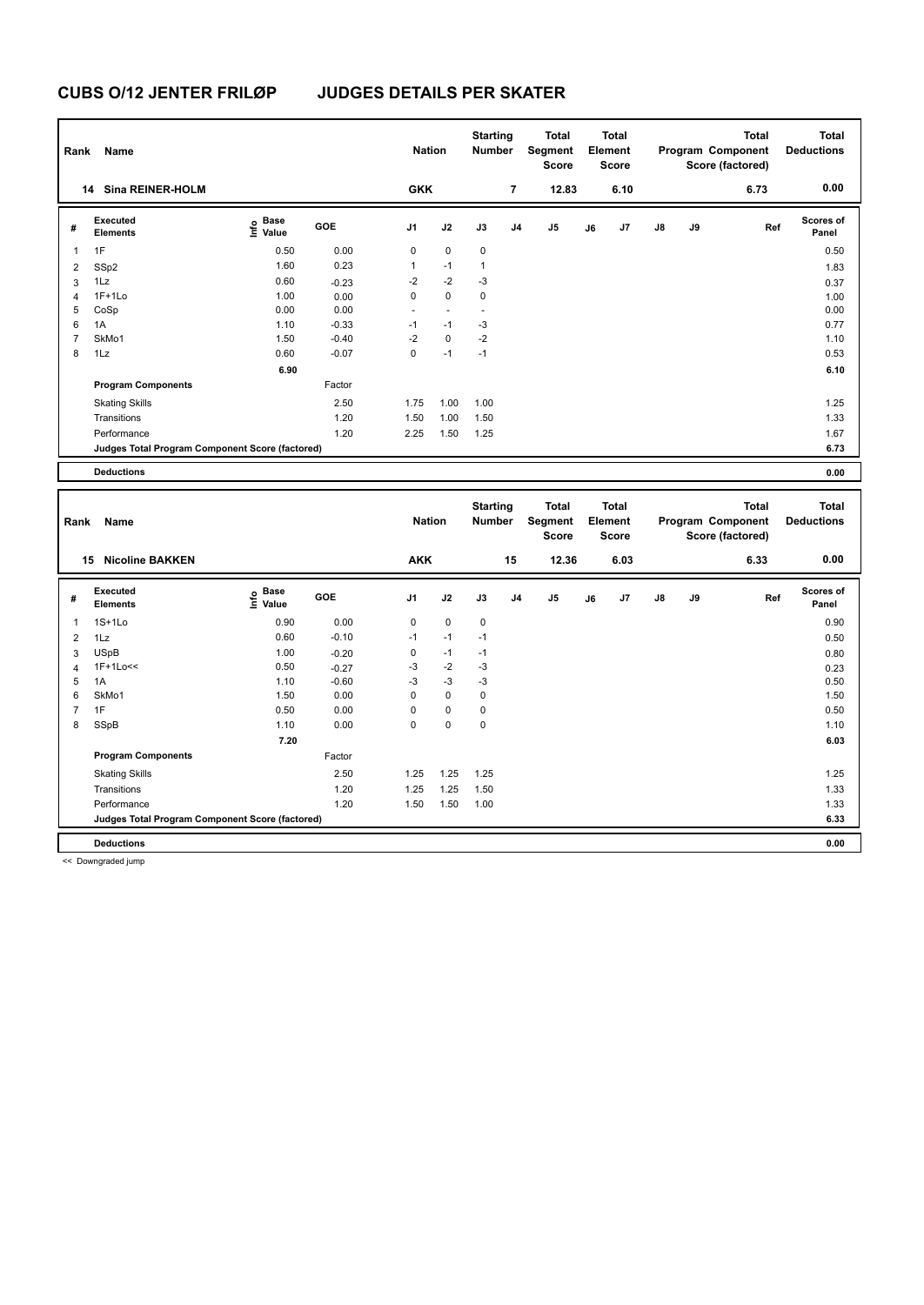| Rank           | Name                                            |                           |         | <b>Nation</b>  |                          | <b>Starting</b><br><b>Number</b> |                | <b>Total</b><br>Segment<br><b>Score</b> |    | <b>Total</b><br>Element<br>Score |               |    | <b>Total</b><br>Program Component<br>Score (factored) | Total<br><b>Deductions</b> |
|----------------|-------------------------------------------------|---------------------------|---------|----------------|--------------------------|----------------------------------|----------------|-----------------------------------------|----|----------------------------------|---------------|----|-------------------------------------------------------|----------------------------|
|                | <b>Constanse Dorothea Steen HANSEN</b><br>16    |                           |         | <b>TT</b>      |                          |                                  | 3              | 10.47                                   |    | 3.34                             |               |    | 7.13                                                  | 0.00                       |
| #              | Executed<br><b>Elements</b>                     | Base<br>e Base<br>⊆ Value | GOE     | J <sub>1</sub> | J2                       | J3                               | J <sub>4</sub> | J <sub>5</sub>                          | J6 | J <sub>7</sub>                   | $\mathsf{J}8$ | J9 | Ref                                                   | <b>Scores of</b><br>Panel  |
| 1              | 1Lo+1Lo                                         | 1.00                      | $-0.13$ | $-1$           | $-1$                     | $-2$                             |                |                                         |    |                                  |               |    |                                                       | 0.87                       |
| 2              | SSp                                             | 0.00                      | 0.00    | ٠              | $\overline{a}$           |                                  |                |                                         |    |                                  |               |    |                                                       | 0.00                       |
| 3              | 1F                                              | 0.50                      | $-0.10$ | $-1$           | $-1$                     | $-1$                             |                |                                         |    |                                  |               |    |                                                       | 0.40                       |
| $\overline{4}$ | SkMo                                            | 0.00                      | 0.00    | ٠              | $\overline{\phantom{a}}$ |                                  |                |                                         |    |                                  |               |    |                                                       | 0.00                       |
| 5              | 1Lz                                             | 0.60                      | $-0.20$ | $-1$           | $-2$                     | $-3$                             |                |                                         |    |                                  |               |    |                                                       | 0.40                       |
| 6              | <b>USpB</b>                                     | 1.00                      | $-0.70$ | $-2$           | $-2$                     | $-3$                             |                |                                         |    |                                  |               |    |                                                       | 0.30                       |
| $\overline{7}$ | $1F+1T$                                         | 0.90                      | $-0.03$ | $-1$           | $\mathbf 0$              | 0                                |                |                                         |    |                                  |               |    |                                                       | 0.87                       |
| 8              | 1Lo                                             | 0.50                      | 0.00    | 0              | $\mathbf 0$              | 0                                |                |                                         |    |                                  |               |    |                                                       | 0.50                       |
| 9              | $1T <$ *                                        | 0.00                      | 0.00    |                |                          |                                  |                |                                         |    |                                  |               |    |                                                       | 0.00                       |
|                |                                                 | 4.50                      |         |                |                          |                                  |                |                                         |    |                                  |               |    |                                                       | 3.34                       |
|                | <b>Program Components</b>                       |                           | Factor  |                |                          |                                  |                |                                         |    |                                  |               |    |                                                       |                            |
|                | <b>Skating Skills</b>                           |                           | 2.50    | 1.25           | 1.25                     | 1.25                             |                |                                         |    |                                  |               |    |                                                       | 1.25                       |
|                | Transitions                                     |                           | 1.20    | 1.50           | 1.50                     | 1.50                             |                |                                         |    |                                  |               |    |                                                       | 1.50                       |
|                | Performance                                     |                           | 1.20    | 2.25           | 1.50                     | 1.75                             |                |                                         |    |                                  |               |    |                                                       | 1.83                       |
|                | Judges Total Program Component Score (factored) |                           |         |                |                          |                                  |                |                                         |    |                                  |               |    |                                                       | 7.13                       |
|                | <b>Deductions</b>                               |                           |         |                |                          |                                  |                |                                         |    |                                  |               |    |                                                       | 0.00                       |

< Under-rotated jump \* Invalid element

| Rank           | Name                                            |                                  |         | <b>Nation</b>  |                          | <b>Starting</b><br><b>Number</b> |                | <b>Total</b><br>Segment<br><b>Score</b> |    | <b>Total</b><br>Element<br><b>Score</b> |               |    | <b>Total</b><br>Program Component<br>Score (factored) | <b>Total</b><br><b>Deductions</b> |
|----------------|-------------------------------------------------|----------------------------------|---------|----------------|--------------------------|----------------------------------|----------------|-----------------------------------------|----|-----------------------------------------|---------------|----|-------------------------------------------------------|-----------------------------------|
| 17             | Nanna Seline FREDRIKSEN LYCHE                   |                                  |         | <b>FKK</b>     |                          |                                  | 1              | 8.60                                    |    | 3.97                                    |               |    | 6.13                                                  | 1.50                              |
| #              | Executed<br><b>Elements</b>                     | <b>Base</b><br>e Base<br>E Value | GOE     | J <sub>1</sub> | J2                       | J3                               | J <sub>4</sub> | J <sub>5</sub>                          | J6 | J7                                      | $\mathsf{J}8$ | J9 | Ref                                                   | <b>Scores of</b><br>Panel         |
| 1              | 1S                                              | 0.40                             | 0.00    | 0              | $\mathbf 0$              | $\pmb{0}$                        |                |                                         |    |                                         |               |    |                                                       | 0.40                              |
| 2              | CoSp                                            | 0.00                             | 0.00    | ٠              | $\overline{\phantom{a}}$ | $\overline{\phantom{a}}$         |                |                                         |    |                                         |               |    |                                                       | 0.00                              |
| 3              | $1F+1Lo$                                        | 1.00                             | $-0.10$ | $-1$           | $-1$                     | $-1$                             |                |                                         |    |                                         |               |    |                                                       | 0.90                              |
| $\overline{4}$ | SkMo1                                           | 1.50                             | $-0.60$ | $-2$           | $-1$                     | -3                               |                |                                         |    |                                         |               |    |                                                       | 0.90                              |
| 5              | $1$ Lo $+1$ Lo                                  | 1.00                             | $-0.03$ | $-1$           | $\mathbf 0$              | 0                                |                |                                         |    |                                         |               |    |                                                       | 0.97                              |
| 6              | SSp                                             | 0.00                             | 0.00    | ٠              | $\overline{\phantom{a}}$ | $\overline{\phantom{a}}$         |                |                                         |    |                                         |               |    |                                                       | 0.00                              |
| $\overline{7}$ | 1T                                              | 0.40                             | $-0.03$ | $\mathbf 0$    | $-1$                     | 0                                |                |                                         |    |                                         |               |    |                                                       | 0.37                              |
| 8              | 1Lz                                             | 0.60                             | $-0.17$ | $-1$           | $-2$                     | $-2$                             |                |                                         |    |                                         |               |    |                                                       | 0.43                              |
|                |                                                 | 4.90                             |         |                |                          |                                  |                |                                         |    |                                         |               |    |                                                       | 3.97                              |
|                | <b>Program Components</b>                       |                                  | Factor  |                |                          |                                  |                |                                         |    |                                         |               |    |                                                       |                                   |
|                | <b>Skating Skills</b>                           |                                  | 2.50    | 1.25           | 1.25                     | 1.25                             |                |                                         |    |                                         |               |    |                                                       | 1.25                              |
|                | Transitions                                     |                                  | 1.20    | 1.00           | 1.25                     | 1.50                             |                |                                         |    |                                         |               |    |                                                       | 1.25                              |
|                | Performance                                     |                                  | 1.20    | 1.25           | 1.25                     | 1.25                             |                |                                         |    |                                         |               |    |                                                       | 1.25                              |
|                | Judges Total Program Component Score (factored) |                                  |         |                |                          |                                  |                |                                         |    |                                         |               |    |                                                       | 6.13                              |
|                | <b>Deductions</b>                               | Falls:                           | $-1.50$ |                |                          |                                  |                |                                         |    |                                         |               |    |                                                       | $-1.50$                           |

! Not clear edge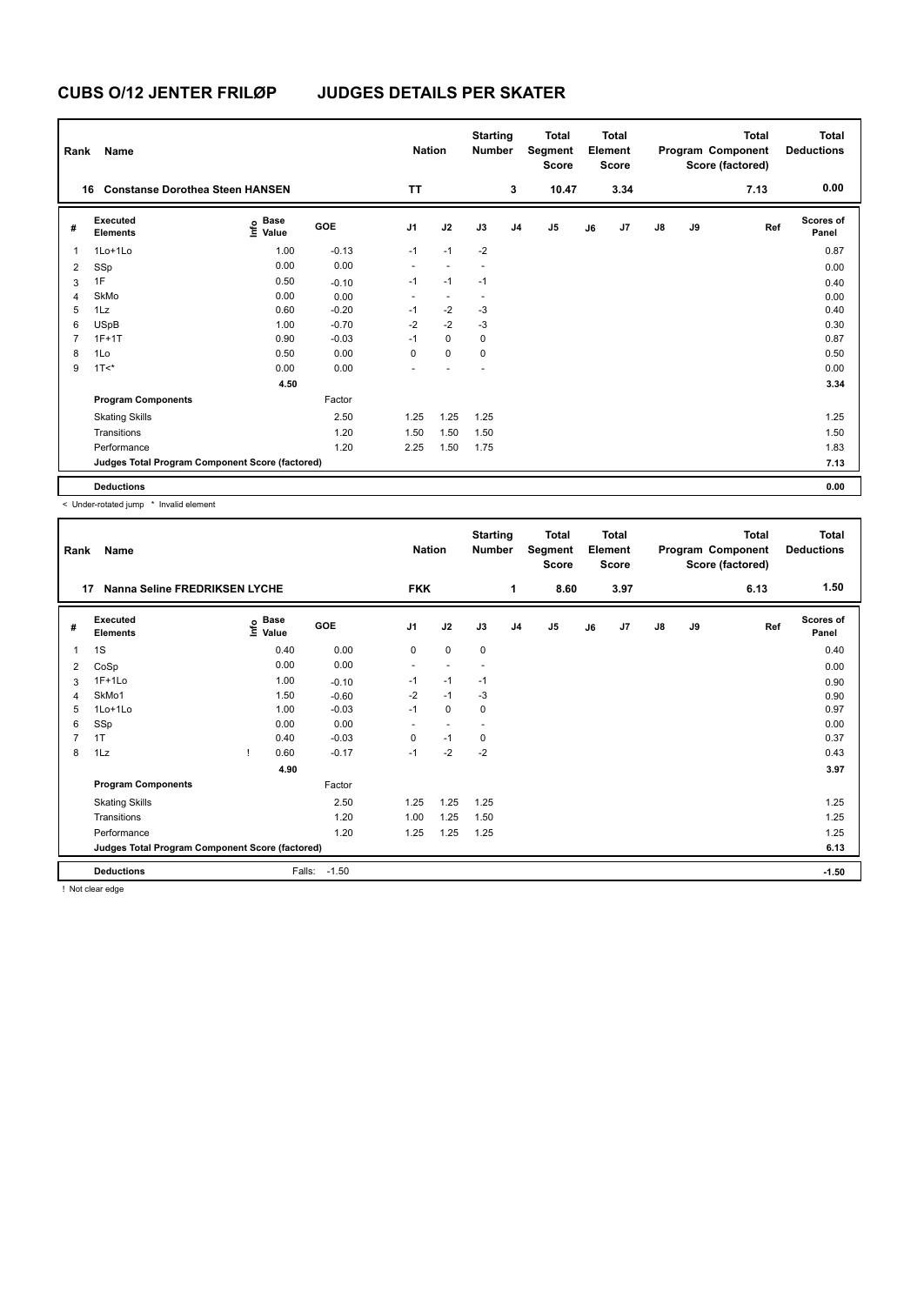| Rank           | Name                                            |                       |         | <b>Nation</b>  |             | <b>Starting</b><br>Number |                | Total<br>Segment<br><b>Score</b> |    | <b>Total</b><br>Element<br><b>Score</b> |               |    | <b>Total</b><br>Program Component<br>Score (factored) | <b>Total</b><br><b>Deductions</b> |
|----------------|-------------------------------------------------|-----------------------|---------|----------------|-------------|---------------------------|----------------|----------------------------------|----|-----------------------------------------|---------------|----|-------------------------------------------------------|-----------------------------------|
|                | <b>Petrikke RADDUM</b><br>18                    |                       |         | <b>BKK</b>     |             |                           | 11             | 8.46                             |    | 4.98                                    |               |    | 3.48                                                  | 0.00                              |
| #              | Executed<br><b>Elements</b>                     | Base<br>lnfo<br>Value | GOE     | J <sub>1</sub> | J2          | J3                        | J <sub>4</sub> | J5                               | J6 | J7                                      | $\mathsf{J}8$ | J9 | Ref                                                   | <b>Scores of</b><br>Panel         |
| $\mathbf{1}$   | 1T                                              | 0.40                  | $-0.03$ | $-1$           | $\mathbf 0$ | 0                         |                |                                  |    |                                         |               |    |                                                       | 0.37                              |
| 2              | $1S+1T$                                         | 0.80                  | $-0.03$ | $-1$           | 0           | 0                         |                |                                  |    |                                         |               |    |                                                       | 0.77                              |
| 3              | 1Lo                                             | 0.50                  | $-0.03$ | $-1$           | $\pmb{0}$   | 0                         |                |                                  |    |                                         |               |    |                                                       | 0.47                              |
| $\overline{4}$ | CSp1                                            | 1.40                  | $-0.30$ | $-1$           | $-1$        | $-1$                      |                |                                  |    |                                         |               |    |                                                       | 1.10                              |
| 5              | 1Lo+1Lo                                         | 1.00                  | $-0.10$ | $-2$           | $\mathbf 0$ | $-1$                      |                |                                  |    |                                         |               |    |                                                       | 0.90                              |
| 6              | SkMo1                                           | 1.50                  | $-0.50$ | $-2$           | $-1$        | $-2$                      |                |                                  |    |                                         |               |    |                                                       | 1.00                              |
| $\overline{7}$ | 1S                                              | 0.40                  | $-0.03$ | 0              | $\mathbf 0$ | $-1$                      |                |                                  |    |                                         |               |    |                                                       | 0.37                              |
| 8              | SSp                                             | 0.00                  | 0.00    |                |             |                           |                |                                  |    |                                         |               |    |                                                       | 0.00                              |
|                |                                                 | 6.00                  |         |                |             |                           |                |                                  |    |                                         |               |    |                                                       | 4.98                              |
|                | <b>Program Components</b>                       |                       | Factor  |                |             |                           |                |                                  |    |                                         |               |    |                                                       |                                   |
|                | <b>Skating Skills</b>                           |                       | 2.50    | 0.75           | 0.75        | 0.50                      |                |                                  |    |                                         |               |    |                                                       | 0.67                              |
|                | Transitions                                     |                       | 1.20    | 0.75           | 0.50        | 0.50                      |                |                                  |    |                                         |               |    |                                                       | 0.58                              |
|                | Performance                                     |                       | 1.20    | 1.00           | 0.75        | 1.00                      |                |                                  |    |                                         |               |    |                                                       | 0.92                              |
|                | Judges Total Program Component Score (factored) |                       |         |                |             |                           |                |                                  |    |                                         |               |    |                                                       | 3.48                              |
|                | <b>Deductions</b>                               |                       |         |                |             |                           |                |                                  |    |                                         |               |    |                                                       | 0.00                              |

| Rank | Name                                            |                   |         | <b>Nation</b> |                          | <b>Starting</b><br><b>Number</b> |                | <b>Total</b><br>Segment<br><b>Score</b> |    | <b>Total</b><br>Element<br><b>Score</b> |               |    | <b>Total</b><br>Program Component<br>Score (factored) | <b>Total</b><br><b>Deductions</b> |
|------|-------------------------------------------------|-------------------|---------|---------------|--------------------------|----------------------------------|----------------|-----------------------------------------|----|-----------------------------------------|---------------|----|-------------------------------------------------------|-----------------------------------|
|      | <b>Maia KRISTOFFERSEN</b><br>19                 |                   |         | <b>TT</b>     |                          |                                  | 14             | 6.28                                    |    | 2.60                                    |               |    | 3.68                                                  | 0.00                              |
| #    | Executed<br><b>Elements</b>                     | e Base<br>E Value | GOE     | J1            | J2                       | J3                               | J <sub>4</sub> | J5                                      | J6 | J7                                      | $\mathsf{J}8$ | J9 | Ref                                                   | <b>Scores of</b><br>Panel         |
| 1    | $1S+1T$                                         | 0.80              | $-0.10$ | $-1$          | $-1$                     | $-1$                             |                |                                         |    |                                         |               |    |                                                       | 0.70                              |
| 2    | <b>USpB</b>                                     | 1.00              | $-0.70$ | $-2$          | $-2$                     | $-3$                             |                |                                         |    |                                         |               |    |                                                       | 0.30                              |
| 3    | 1Lo                                             | 0.50              | 0.00    | $\mathbf 0$   | $\mathbf 0$              | $\mathbf 0$                      |                |                                         |    |                                         |               |    |                                                       | 0.50                              |
| 4    | SkMo                                            | 0.00              | 0.00    | ٠             | $\overline{\phantom{a}}$ |                                  |                |                                         |    |                                         |               |    |                                                       | 0.00                              |
| 5    | 1F                                              | 0.50              | $-0.07$ | $-1$          | $-1$                     | 0                                |                |                                         |    |                                         |               |    |                                                       | 0.43                              |
| 6    | $1$ Lo+ $1$ T<<                                 | 0.50              | $-0.23$ | $-2$          | $-2$                     | $-3$                             |                |                                         |    |                                         |               |    |                                                       | 0.27                              |
| 7    | SSp                                             | 0.00              | 0.00    |               | $\overline{\phantom{a}}$ |                                  |                |                                         |    |                                         |               |    |                                                       | 0.00                              |
| 8    | 1S                                              | 0.40              | 0.00    | $\mathbf 0$   | $\mathbf 0$              | $\mathbf 0$                      |                |                                         |    |                                         |               |    |                                                       | 0.40                              |
|      |                                                 | 3.70              |         |               |                          |                                  |                |                                         |    |                                         |               |    |                                                       | 2.60                              |
|      | <b>Program Components</b>                       |                   | Factor  |               |                          |                                  |                |                                         |    |                                         |               |    |                                                       |                                   |
|      | <b>Skating Skills</b>                           |                   | 2.50    | 0.75          | 1.00                     | 0.50                             |                |                                         |    |                                         |               |    |                                                       | 0.75                              |
|      | Transitions                                     |                   | 1.20    | 0.50          | 0.75                     | 0.75                             |                |                                         |    |                                         |               |    |                                                       | 0.67                              |
|      | Performance                                     |                   | 1.20    | 0.75          | 1.00                     | 0.75                             |                |                                         |    |                                         |               |    |                                                       | 0.83                              |
|      | Judges Total Program Component Score (factored) |                   |         |               |                          |                                  |                |                                         |    |                                         |               |    |                                                       | 3.68                              |
|      | <b>Deductions</b>                               |                   |         |               |                          |                                  |                |                                         |    |                                         |               |    |                                                       | 0.00                              |

<< Downgraded jump